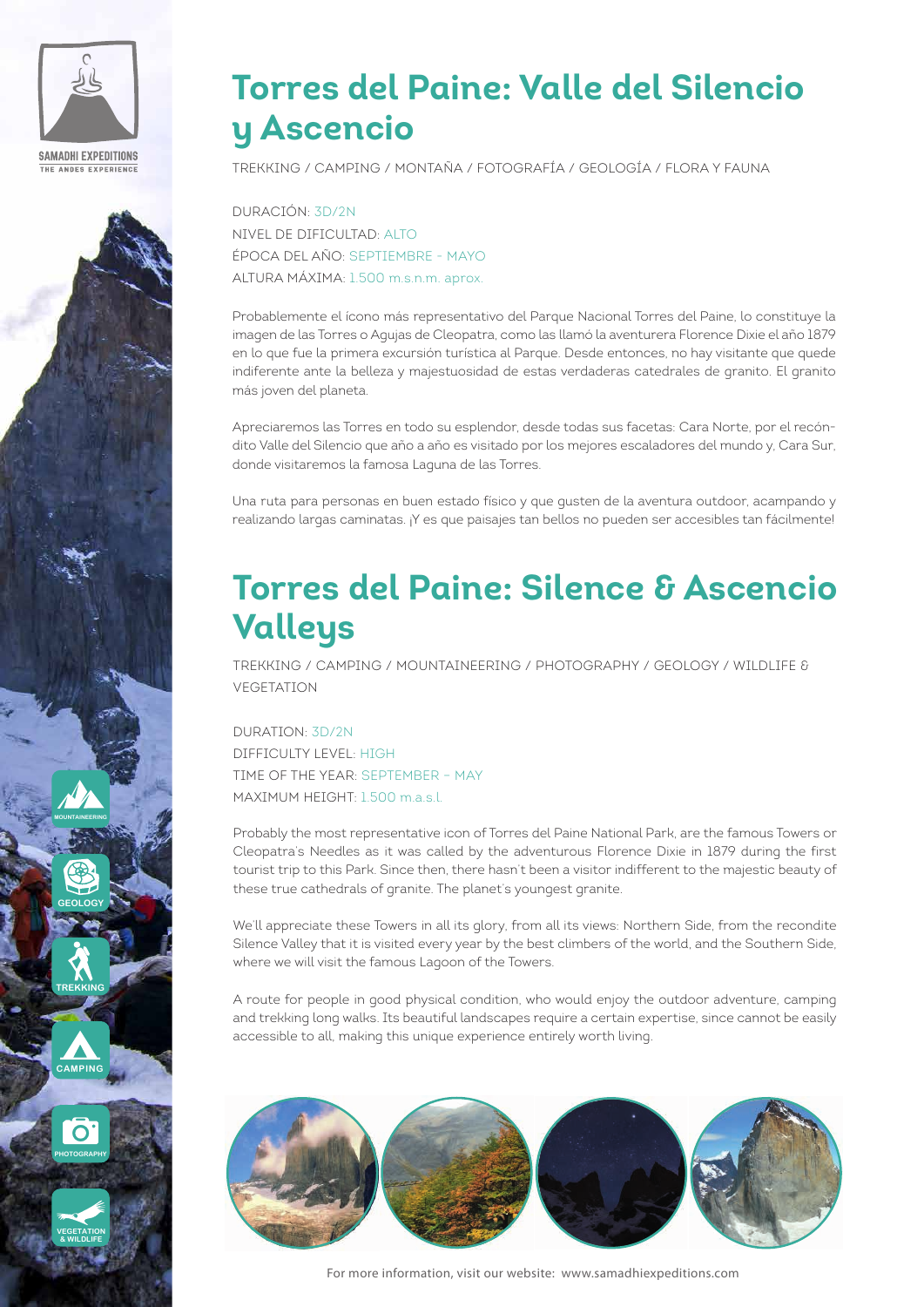# Itinerario

**AADHI EXPEDITIONS** 

| Día 1<br>$07:00$ am                      | • Transporte privado recogerá a los pasajeros en su Hotel de Puerto Natales para salir<br>rumbo a Parque Nacional Torres del Paine. Viaje con una duración aproximada de<br>tres horas y media, parando en los principales miradores.          |
|------------------------------------------|------------------------------------------------------------------------------------------------------------------------------------------------------------------------------------------------------------------------------------------------|
| $10:30$ am                               | · Hora aproximada de llegada a Hotel Las Torres desde donde iniciaremos la caminata<br>hasta nuestro lugar de camping en Campamento Japonés. Seis horas aproximadas<br>de caminata. Almuerzo tipo box lunch durante el recorrido.              |
| Día <sub>2</sub><br>$07:00 \text{ cm}$   | • Desayuno preparado por el staff de Samadhi Expeditions.                                                                                                                                                                                      |
| $08:00 \text{ cm}$                       | • Comenzamos nuestra caminata rumbo al Valle del Silencio. La distancia a recorrer es<br>de aproximadamente 12 km en total y tomará alrededor de seis horas de caminata. El<br>objetivo de la ruta es apreciar las Torres desde su cara norte. |
| Día <sub>1</sub> 3<br>$06:00 \text{ cm}$ | • Desayuno preparado por staff Samadhi Expeditions.                                                                                                                                                                                            |
| $07:00 \text{ cm}$                       | • Salimos rumbo a Campamento Torres para dejar las mochilas y subir livianos al                                                                                                                                                                |

Glaciar Base Torres. La dificultad del trayecto es moderada a alta, con una duración aproximada de una hora y media desde Campamento Torres. Una vez alcanzado el objetivo, regresamos a Campamento Torres para proseguir hasta sector Hotel Las Torres, dónde tomaremos transporte privado para realizar un hermoso recorrido por los principales miradores hasta sector Rio Serrano y abandonar el Parque bordeando el imponente Lago Toro. (Almuerzo tipo box lunch durante el día).

*07:00 pm* Hora aproximada de llegada a Puerto Natales.